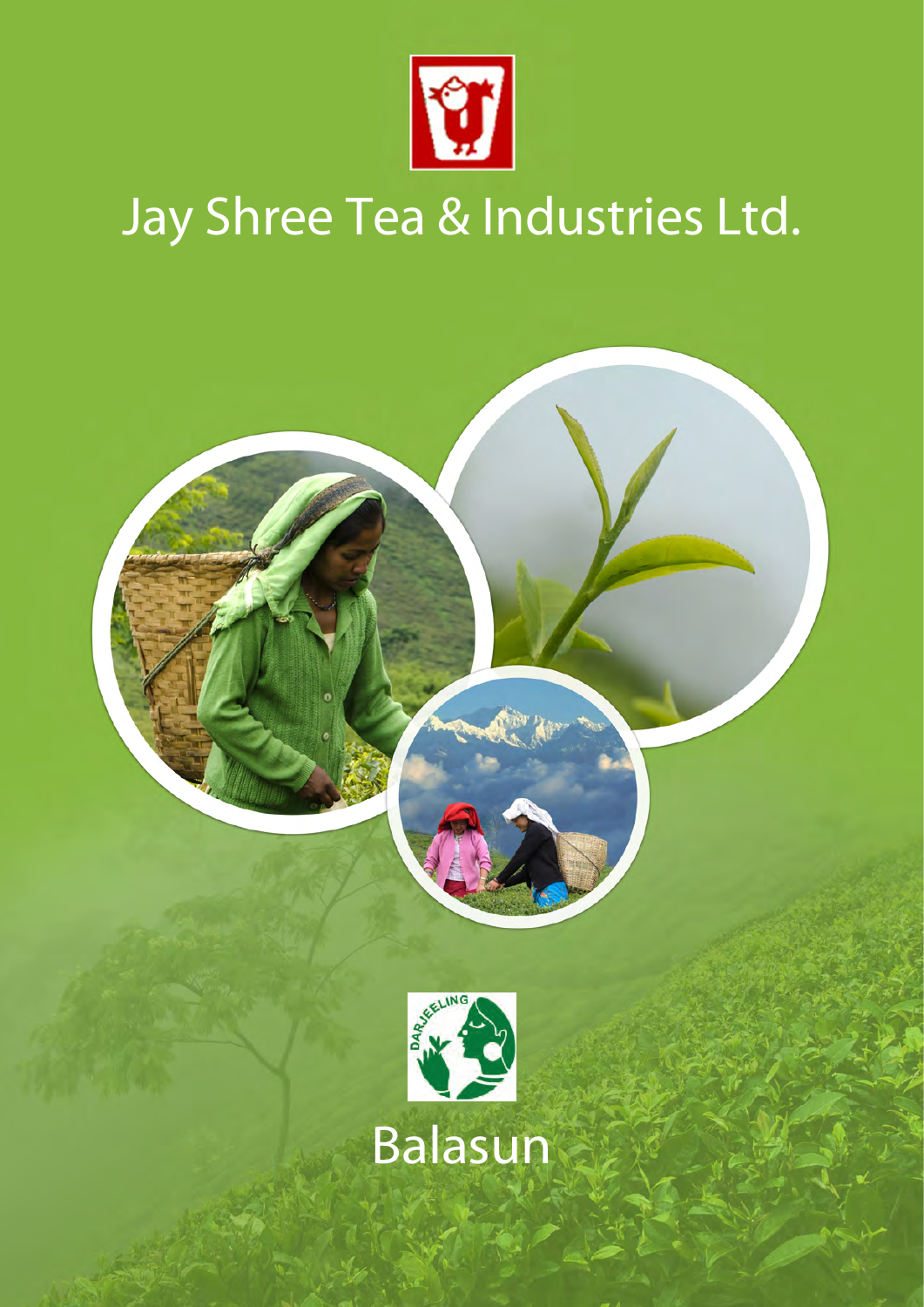Garden spreaded at rolling hills with moderately gentle slope and wide open valley. Elevation ranges from 365 mts. to 1375 mts. above MSL with a pleasant weather round the year. The minimum maximum ambient temperature ranges between 7°C in winter to 30°C in peak summer. The garden faces mostly south and south west aspect with a panoramic view.

#### Short story of our garden

This plantation was established in 1871 by M/s Devenport & Company Ltd. The old factory was badly damaged and new factory constructed in 1932. The original name of the Garden was Nahore Balasun taken from the Lepcha dialect. Later on it has been renamed as Balasun only based on a name of a river flowing at bottom of garden area. During 1963 this property was taken over by M/s Darjeeling Consolidated Tea Company Ltd. (Bajoria Group) and was run till February 2005 when Jay Shree Tea & Industries Ltd. took over this property.



#### Special features

It produces excellent quality tea with fuller body & typical muskital china flavour.In addition to tea cultivation the good quality of Oranges, Gingers, Cardamom & Broom Grass is other agricultural produce and alternate source of sustenance for local inhabitants.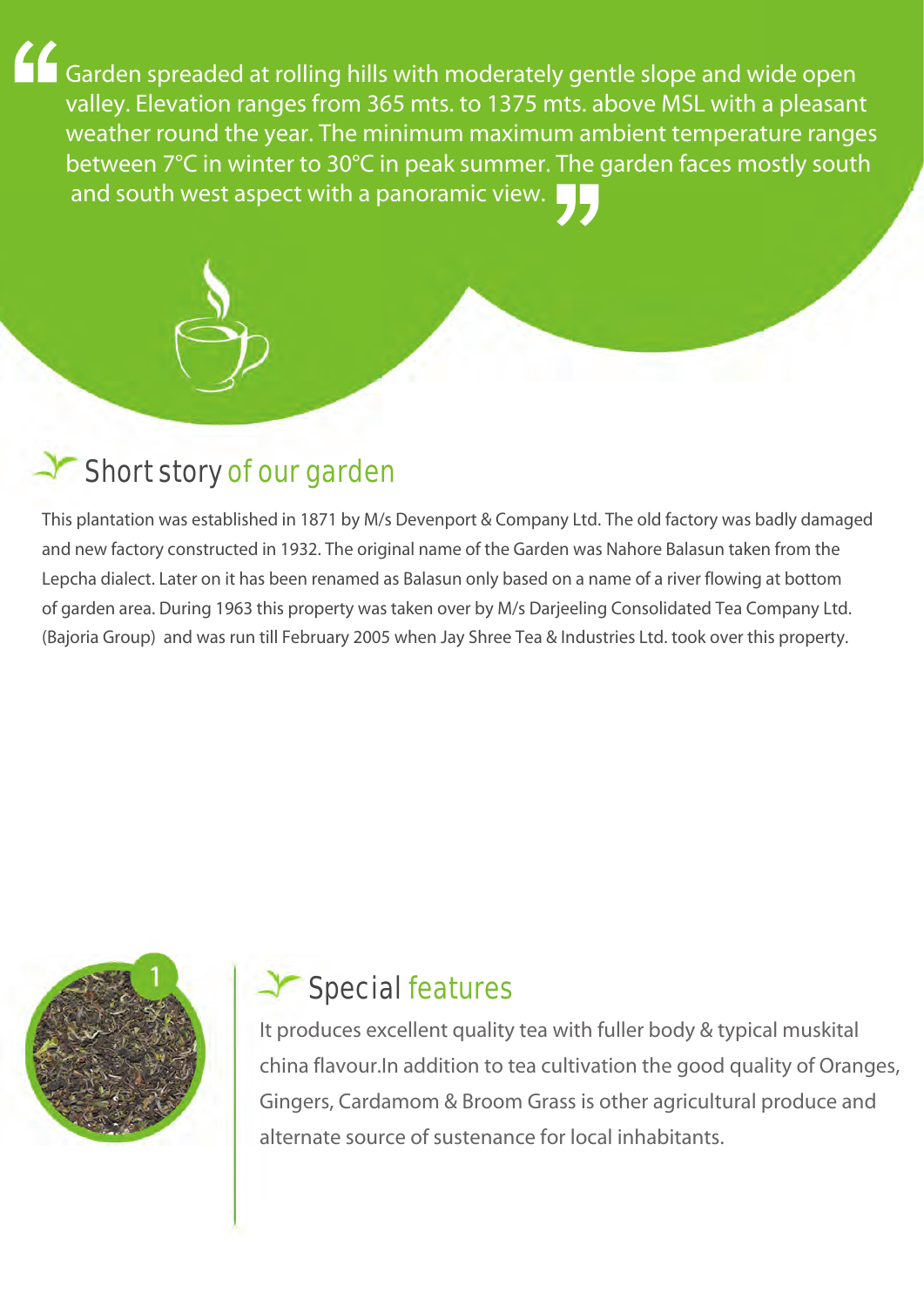# Balasun Tea Estate



Area under cultivation of tea : 181.38 Ha.



#### Welfare Activities

Garden has a regular curriculum of annual games & sports Immunization camp for workmen's children, organizing of cultural programme for employee & their wards, various religious activities for different sect of people residing in garden area and planned afforestation for climatic conservation.

#### Certificates Awarded

HACCP certified by SGS India Pvt. Ltd. Fair Trade Certified Rain Forest Alliance Certified.





#### **Awards and Achievements**

Since inception there has not been any programme of award within the company and from any outside agency.Nevertheless, the garden has brought up all round improvement in field, factory, quality of tea & infrastructure.

Massive infilling being taken every year to consolidate the field and results being distinctly evident in current production.Factory has been fully upgraded for manufacturing quality tea.

The sale realization has shoot up by minimum Rs.150 per unit kg since takeover in 2005.Factory building, bungalows, office, roads all has been thoroughly renovated and gives a feel of well managed property.